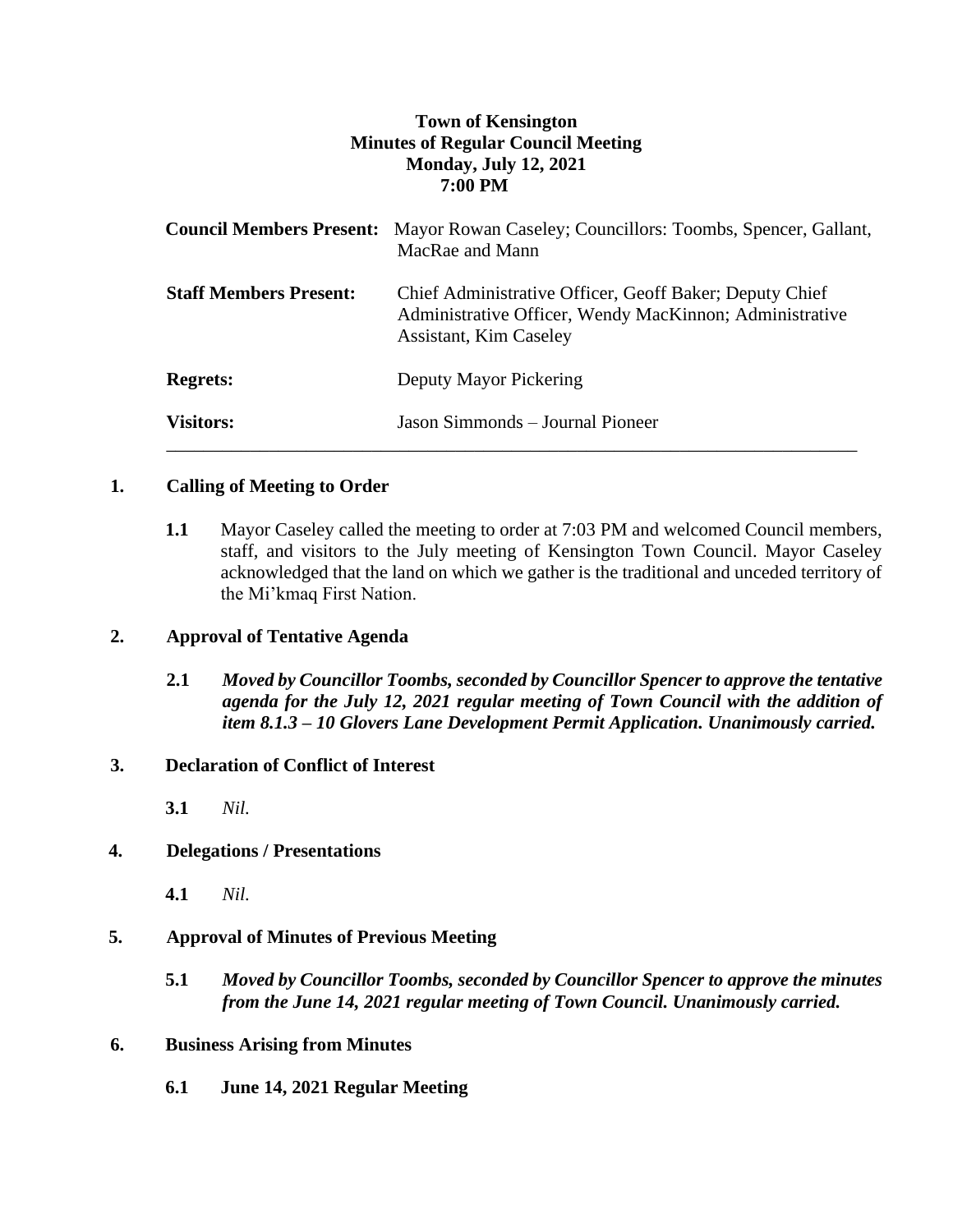**6.1.1** *Nil.*

## **7. Reports**

- **7.1 Chief Administrative Officer Report**
	- **7.1.1** *Moved by Councillor MacRae, seconded by Councillor Toombs to adopt the June 2021 CAO Report as prepared by CAO, Geoff Baker. Unanimously carried.*
- **7.2 Fire Department Statistical Report**
	- **7.2.1** *Moved by Councillor Gallant, seconded by Councillor Spencer to approve the May 2021 Fire Statistical report as prepared by Fire Chief, Rodney Hickey. Unanimously carried.*
- **7.3 Police Department Statistical Report**
	- **7.3.1** *Moved by Councillor Gallant, seconded by Councillor Toombs to approve the May 2021 Police Statistical Report as prepared by Chief Sutherland. Unanimously carried.*

#### **7.4 Development Permit Summary Report**

**7.4.1** *Moved by Councillor Gallant, seconded by Councillor MacRae to approve the July 2021 Development Permit Summary Report. Unanimously carried.*

#### **7.5 Bills List**

- **7.5.1** *Moved by Councillor Mann, seconded by Councillor Toombs to approve the May 2021 Bills in the amount of \$473,246.28. Unanimously carried.*
- **7.5.2** *Moved by Councillor Mann, seconded by Councillor Spencer to approve the May 2021 WPCC Bills in the amount of \$12,680.85. Unanimously carried.*
- **7.6 Summary Income Statement**
	- **7.6.1** *Moved by Councillor Spencer, seconded by Councillor Mann to approve the Summary Income Statement for the month of May 2021. Unanimously carried.*
- **7.7 Credit Union Centre Report**
	- **7.7.1** *Moved by Councillor Toombs, seconded by Councillor Spencer to approve the Credit Union Centre report for the month of May 2021. Unanimously carried.*
	- **7.7.2** Councillor Spencer expressed his appreciation and thanked Town Staff for organizing the Canada Day Celebration.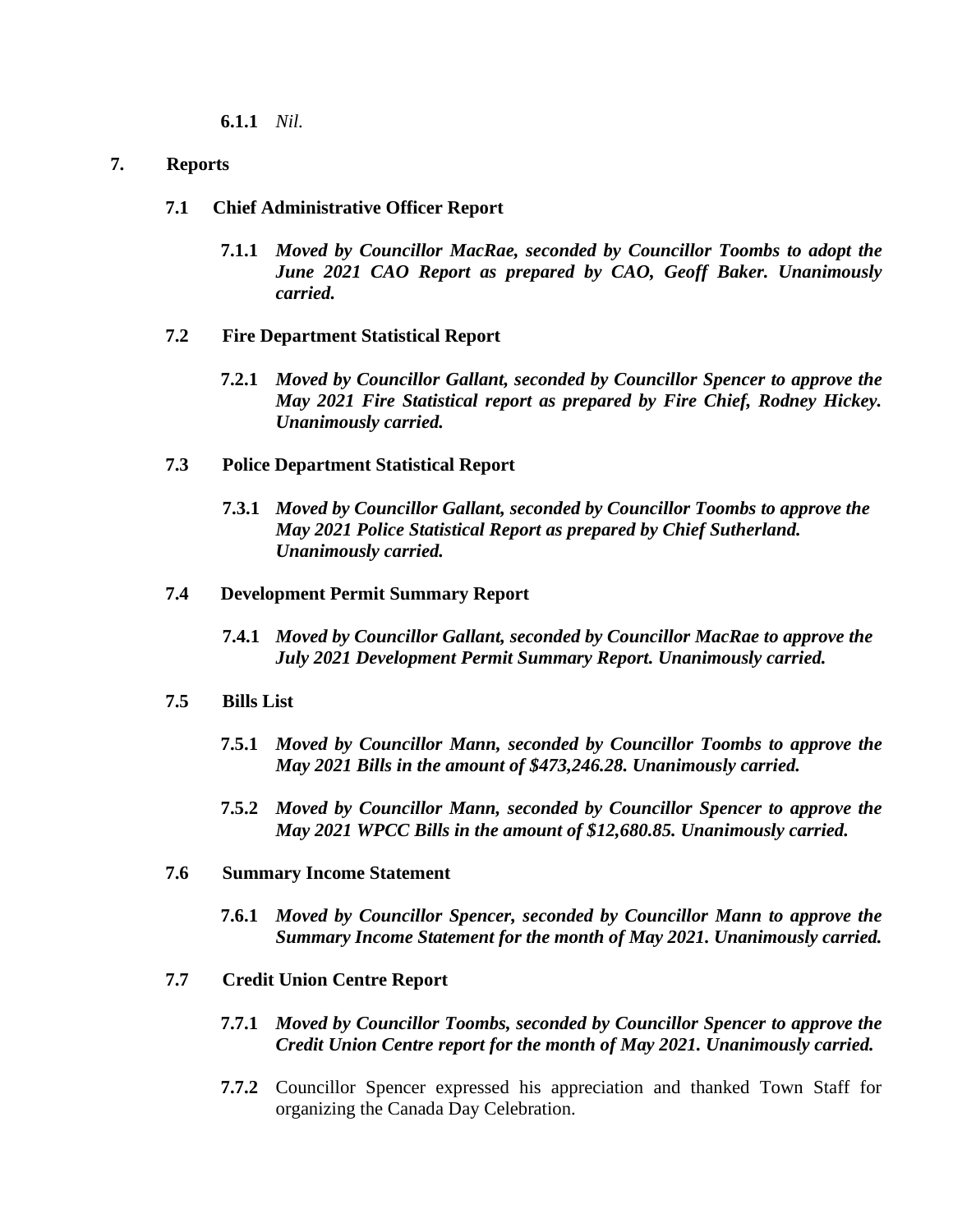#### **7.8 Mayor's Report**

**7.8.1** *Moved by Councillor Gallant, seconded by Councillor Toombs to approve the Mayor's report for the month of July 2021 as presented by Mayor Caseley. Unanimously carried.*

## **7.9 Federation of PEI Municipalities (FPEIM) Report**

- **7.9.1** Councillor Mann was recently re-elected as Vice President of Cities and Towns on the FPEIM Board of Directors.
- **7.9.2** FPEIM will be submitting three names to the Charlottetown Airport Authority Board.
- **7.9.3** FPEIM finalized the agenda for their annual meeting with the Minister in the fall.
- **7.9.4** A Request for Proposals has been drafted for the shared legal services program for small municipalities.

## **7.10 Heart of the Island Initiative Report**

**7.10.1** The Heart of PEI Newsletter was recently circulated.

#### **7.11 Kensington Area Chamber of Commerce (KACC) Report**

**7.11.1** KACC Annual Golf Tournament will be held on September 14, 2021.

#### **7.12 PEI 55 Plus Games**

**7.12.1** *Nil.*

#### **8. New Business**

- **8.1 Request for Decisions**
	- **8.1.1 Kensington Business Park – Proposed Lot Pricing**
		- **8.1.1.1** *Moved by Councillor Toombs, seconded by Councillor Spencer*

*BE IT RESOLVED THAT lot pricing for the Kensington Business Park be formally set, subject to the future discretion and reconsideration of Town Council, as follows:*

| Lot 21-1 - \$110,000,                         | Lot 21-2 - \$110,000,   | Lot $21-3 - $110,000$ , |
|-----------------------------------------------|-------------------------|-------------------------|
| Lot 21-4 - \$110,000,                         | Lot 21-5 - \$130,000,   | Lot 21-6 - \$130,000,   |
| Lot 21-7 - \$110,000,                         | Lot $21-8 - $110,000$ , | Lot 21-9 - \$110,000,   |
| Lot 21-10 - \$100,000,                        | Lot 21-11 - \$100,000,  | Lot 21-12 - \$100,000,  |
| Lot 21-13 - \$100,000, Lot 21-14 - \$110,000, |                         | Lot 21-15 - \$110,000,  |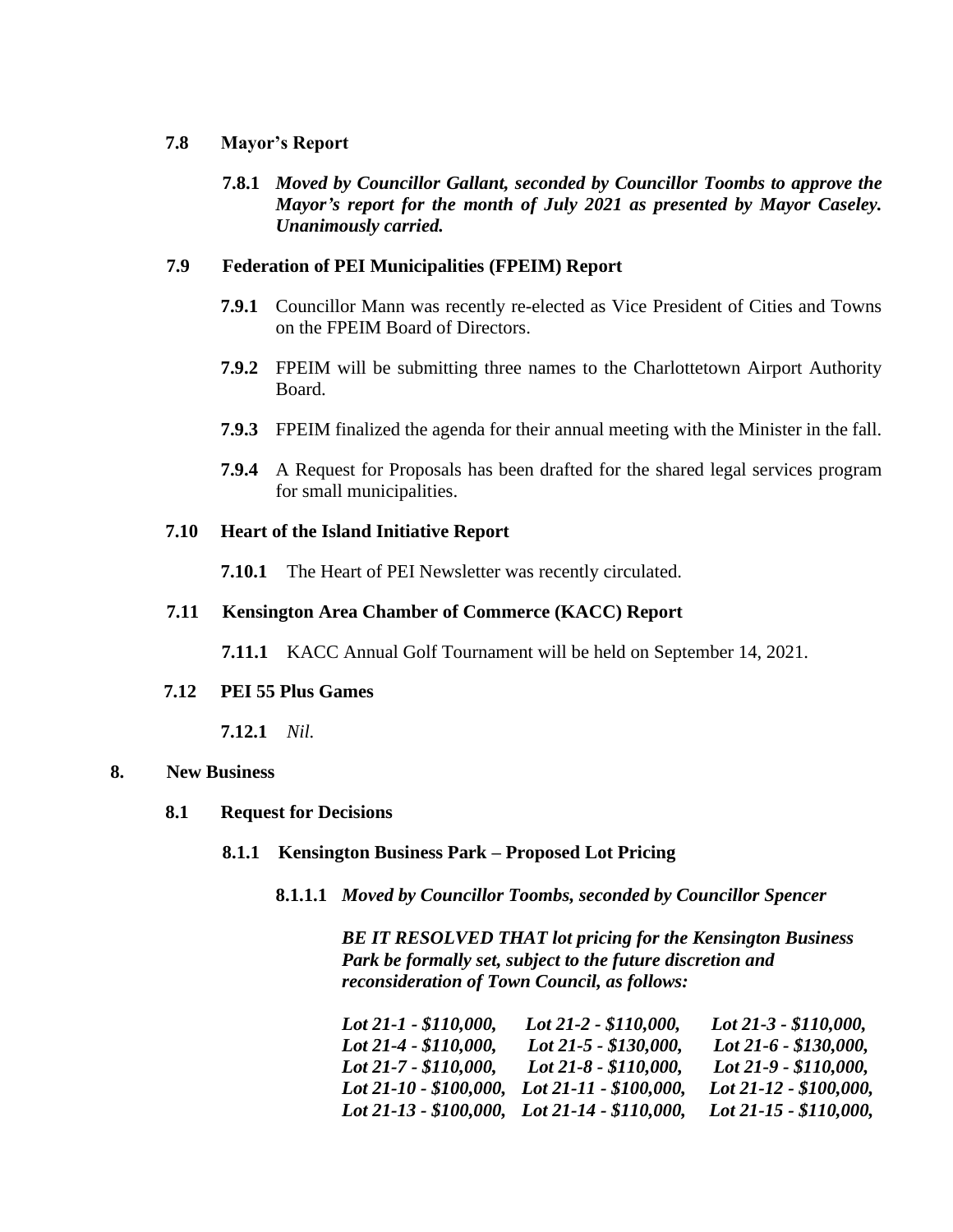| Lot 21-16 - \$90,000,  | Lot 21-17 - \$80,000,  | Lot 21-18 - \$80,000,  |
|------------------------|------------------------|------------------------|
| Lot 21-19 - \$80,000,  | Lot 21-20 - \$95,000,  | Lot 21-21 - \$95,000,  |
| Lot 21-22 - \$95,000,  | Lot 21-23 - \$95,000,  | Lot 21-24 - \$110,000, |
| Lot 21-25 - \$125,000, | Lot 21-26 - \$130,000, | Lot 21-27 - \$90,000,  |
| Lot 21-28 - \$115,000, | Lot 21-29 - \$100,000, | Lot 21-30 - \$90,000,  |
| Lot 21-31 - \$115,000, | Lot 21-32 - \$73,000,  | Lot 21-33 - \$80,000,  |
| Lot 21-34 - \$88,000,  | Lot 21-35 - $$90,000,$ | Lot 21-36 - \$100,000, |
| Lot 21-37 - \$75,000,  | Lot 21-38 - \$70,000   |                        |

*Unanimously carried.* 

#### **8.1.2 Property Consolidation – Lands of A&R Adventures Inc.**

**8.1.2.1** *Moved by Councillor Mann, seconded by Councillor Gallant*

*WHEREAS a request has been received from A&R Adventures Inc. for Town Council's consideration of the consolidation and lot boundary adjustments of PID No's 78907, 77859, 77826, 77842, 77834, 77867, and 78907 in accordance with plans of subdivision submitted, Plan No. 20040-S01 and Plan No. 20040-C01.*

*AND WHEREAS the proposed subdivisions have been reviewed by DV8 Consulting and Town staff against the Town's Development Control Bylaw and are found to be in general compliance therewith, and are being recommended for approval;*

*BE IT RESOLVED THAT approval be granted by Town Council to consolidate Parcel A and PID No. 78907, as per Survey Plan No. 20040-S01, dated March 18, 2021, drawn by Locus Survey's Ltd.*

*BE IT FURTHER RESOLVED THAT approval be granted by Town Council to consolidate Parcel B and PID No. 77859, as per Survey Plan No. 20040-S01, dated March 18, 2021, drawn by Locus Survey's Ltd.*

*BE IT FURTHER RESOLVED THAT approval be granted by Town Council to consolidate Parcel C and PID No. 77826, as per Survey Plan No. 20040-S01, dated March 18, 2021, drawn by Locus Survey's Ltd.*

*Unanimously carried.*

#### **8.1.3 Development Permit Application – 10 Glover's Lane**

**8.1.3.1** *Moved by Councillor Spencer, seconded by Councillor Toombs*

*BE IT RESOLVED THAT Kensington Town Council approve a development permit application for Thomas Blackett for the construction of an 8-unit apartment style multi-unit dwelling at 10 Glover's Lane, conditional upon any required upgrades to Glover's*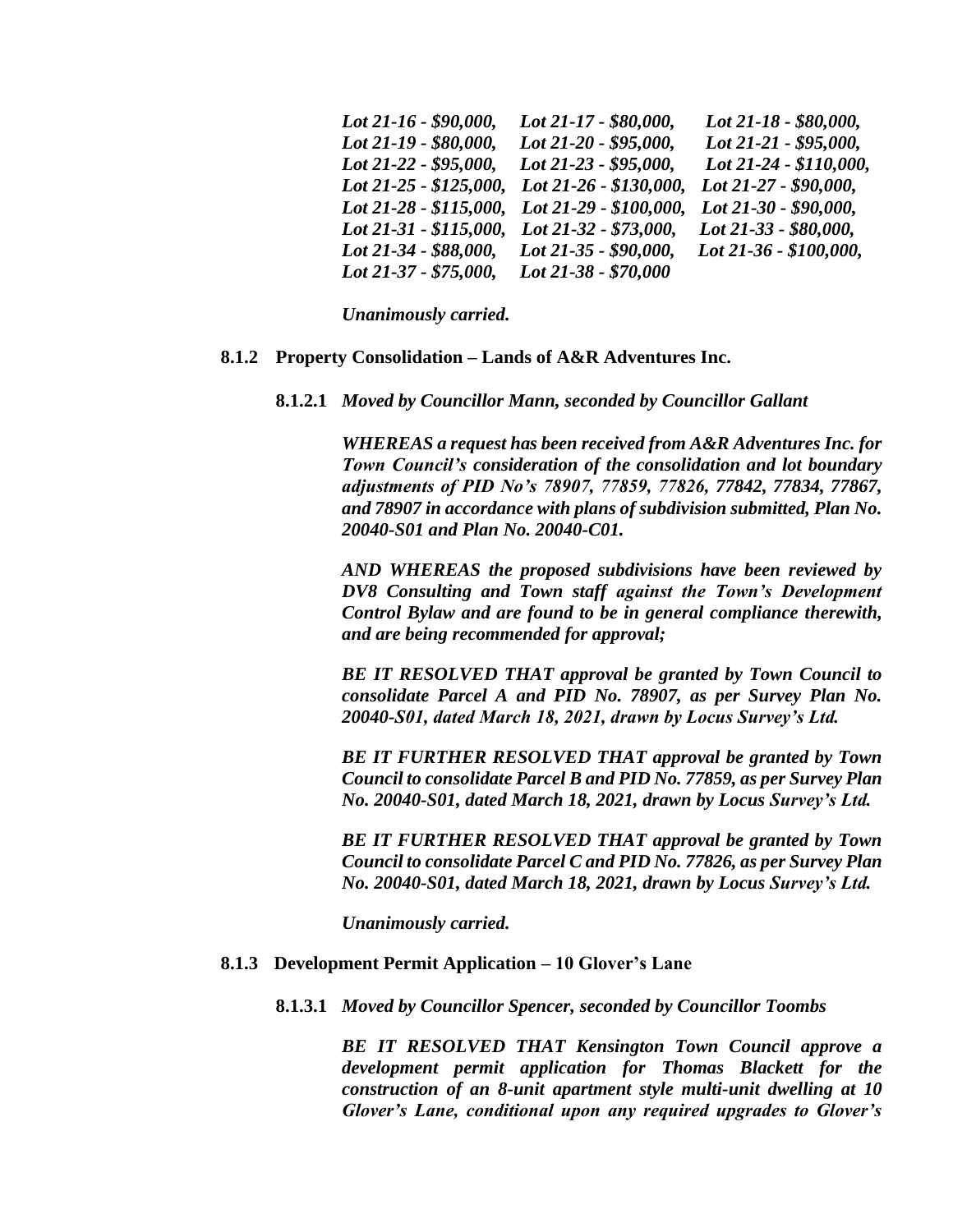*Lane to meet safety standards for access by emergency vehicles and subject to full compliance with the Town's Development Control Bylaw and all other applicable municipal, provincial, and federal legislation and regulations.* 

## *Unanimously carried.*

## **8.2 Other Matters**

**8.2.1** *Nil.*

## **9. Correspondence**

**9.1** A financial donation request from KARSI.

*Moved by Councillor Spencer to make a \$2,000 financial donation to the KARSI Initiative.* 

*The motion did not proceed as it was not seconded.* 

- **9.2** Information from KARSI on their Stomping Tom Wheel of Song fundraiser on August 1, 2021 from 1:00-3:00 pm.
- **9.3** An email from Jolline Richards requesting sponsorship for the Great Cycle Challenge to fight kids cancer. – *No action*
- **9.4** Information on the St. Stephen's Anglican Church Car Rally on August 7, 2021.
- **9.5** An invitation from the KACC to their annual Golf Tournament on September 14, 2021.

*Moved by Councillor Mann, seconded by Councillor MacRae to enter a team of 4 in the Kensington & Area Chamber of Commerce Golf Tournament on September 14, 2021 in the amount of \$500.00. 5 for – 1 opposed (Spencer). Motion carried.* 

Councillor Spencer explained that he could not support the golf tournament due to Town Council's decision to not support the KARSI Initiative donation request.

- **9.6** The July Senior Surfers News Update.
- **9.7** A Thank You card from Lilly Greenan, recipient of the 2021 Town of Kensington Educational Scholarship.
- **9.8** The July Community Navigator News.
- **9.9** An email from the PEI Emergency Measures Organization with information regarding the Basic Emergency Measures Course that is now available in an online format.
- **9.10** A copy of The Heart of PEI Committee Update.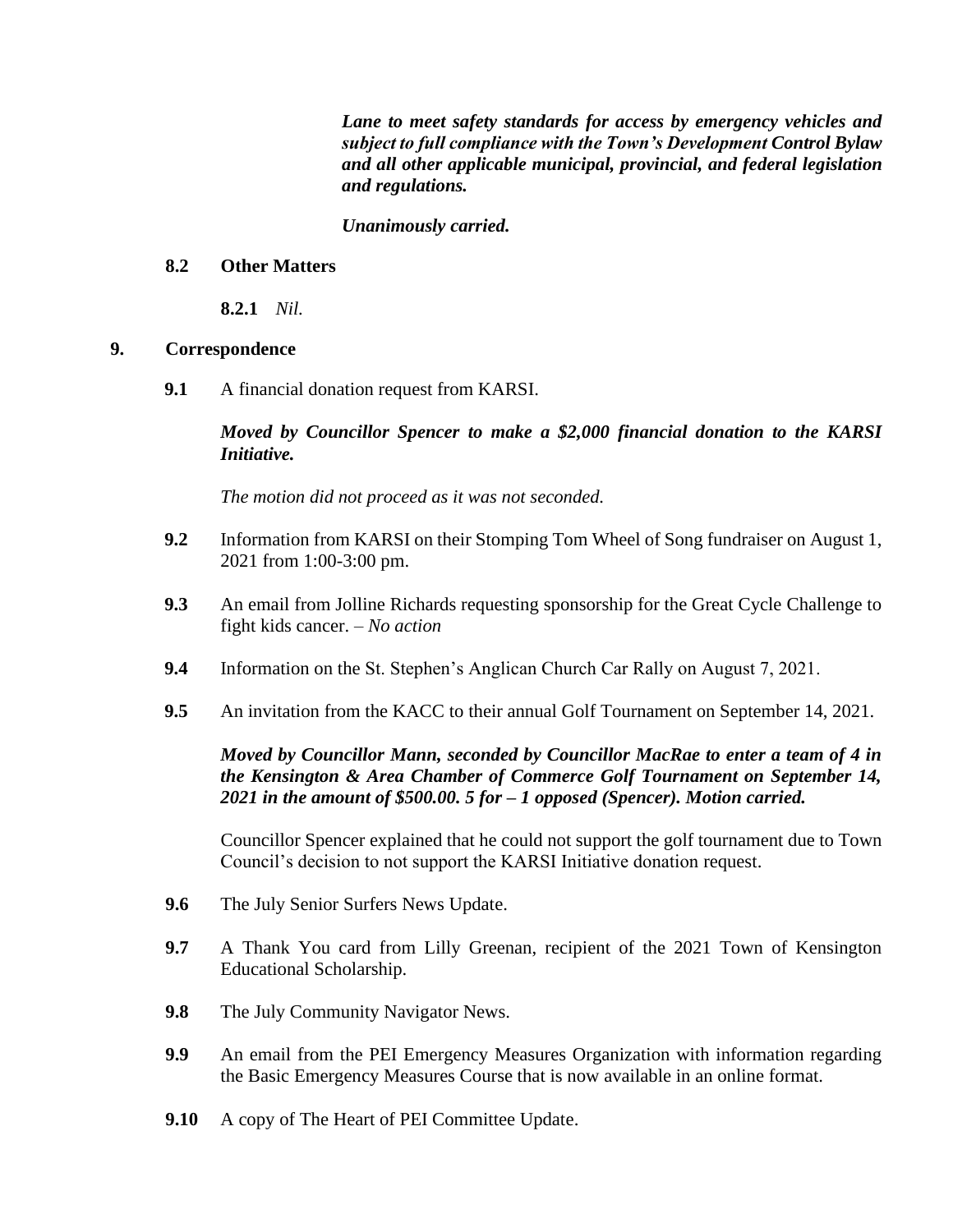**9.11** A letter from the Malpeque Bay Credit Union requesting a financial donation in aid of their back-to-school initiative.

*Moved by Councillor Spencer, seconded by Councillor Mann to make a \$250.00 donation to the Malpeque Bay Credit Union back-to-school fundraising initiative.* 

*Unanimously carried.* 

**9.12** Mayor Caseley requested that Town Council give additional thought and consideration to the KARSI donation request.

*Moved by Councillor MacRae, seconded by Councillor Spencer to donate \$1,000 to the KARSI fundraising efforts. Unanimously carried.* 

*Jason Simmonds excused himself from the Council Chamber at 7:53 pm.*

#### **10. In-Camera**

- **10.1 Committee of the Whole (In-Camera) – One item under Section 119 (e) and (g) of the Municipal Government Act**
	- **10.1.1** *Moved by Councillor Toombs, seconded by Councillor Spencer to enter into an In-Camera session at 7:55 pm. Unanimously carried.*
	- **10.1.2** *Moved by Councillor Gallant, seconded by Councillor Toombs to come out of an In-Camera session at 8:28 pm. Unanimously carried.*
- **10.2** *Moved by Councillor Spencer, seconded by Councillor MacRae*

*WHEREAS a fire occurred at a town owned building, formerly the James Mullally Blacksmith Shop and the Go!Fish Eatery, located at 29 Commercial Street, on May 16, 2021;*

*AND WHEREAS Coles Associates were retained by PE Claims Services Inc. to provide engineering services to carry out an independent review and to offer an opinion on the current structural condition of the burnt structure;*

*AND WHEREAS Coles Associates were requested to provide a professional opinion regarding the integrity of the structural components and whether the burnt structure should be salvaged, restored or taken down completely;*

*AND WHEREAS it is the opinion of Coles Associates Ltd. that the building structural elements are severally damaged by the fire, should not be salvaged, and would require a full replacement;*

*BE IT RESOLVED THAT Town Council authorize the CAO to proceed with having the former James Mullally Blacksmith Shop, located at 29 Commercial*